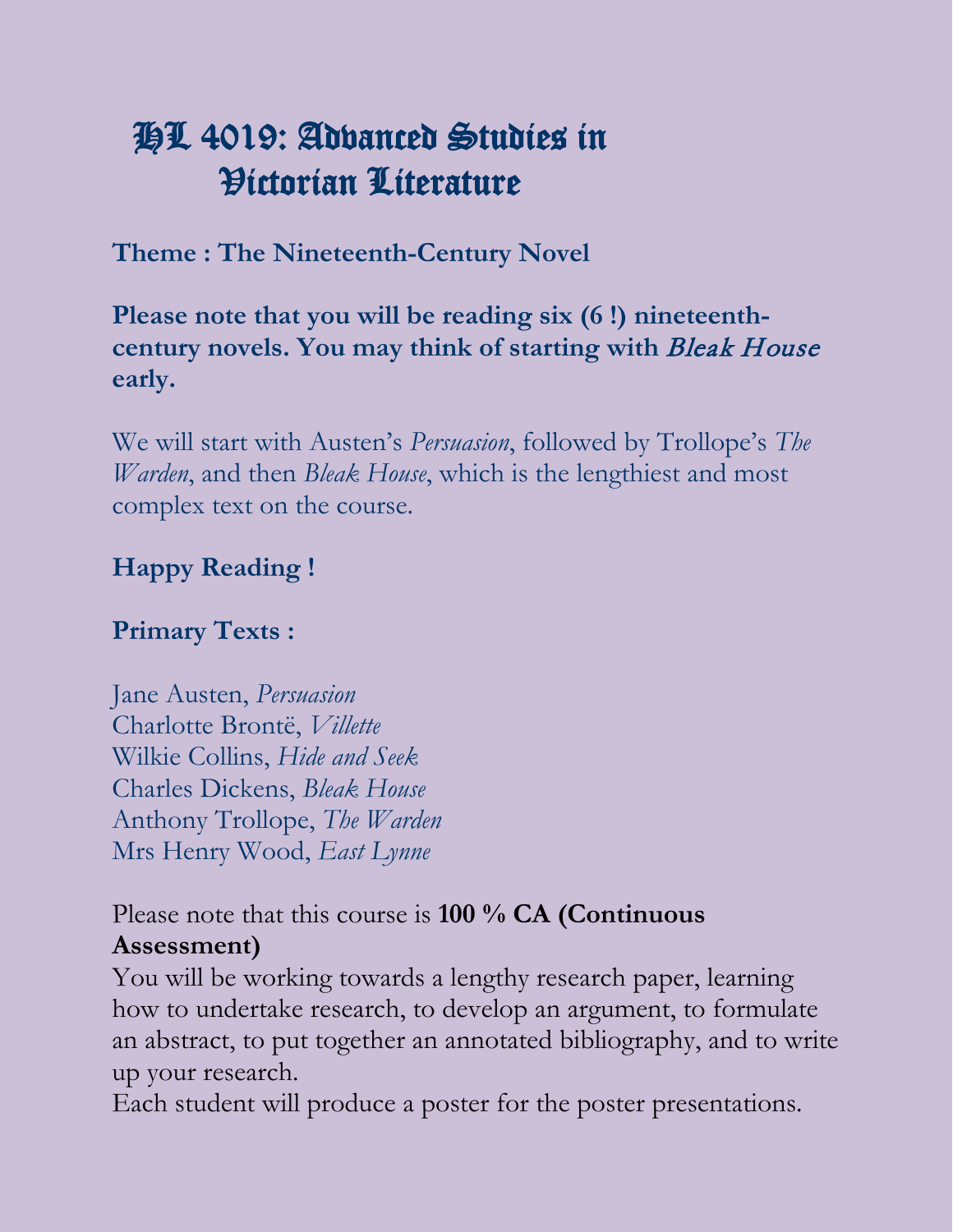There will be an in-class quiz at the end.

Please note:

This course aims to teach students advanced research and writing skills that will allow them to explore Victorian literature critically and analytically.

The students in this class should already have a good foundation in Victorian studies and be prepared to work on more extensive research projects.

#### **Approximate Breakdown:**

#### Annotated Bibliography 20%:

Putting together an annotated bibliography will help you practice conducting research, sorting the material, and extracting what is relevant to a specific research project. You will be compiling an annotated bibliography for a specific research project in Victorian studies. You will need to decide what the relevant primary and secondary materials are, locate and read them, and learn to summarise both what these works' main arguments and their significance for the specific research project are. Simultaneously, this task will require you to use a style manual correctly and consistently. The subsequent assessments build on these research skills.

## Lengthy Research Paper, including Abstract 50%**:**

### Poster Presentation and Write-Up 20%**:**

You will present your research topic in an engaging manner, producing a poster.

## Participation in class, including in-class quiz 10%**:**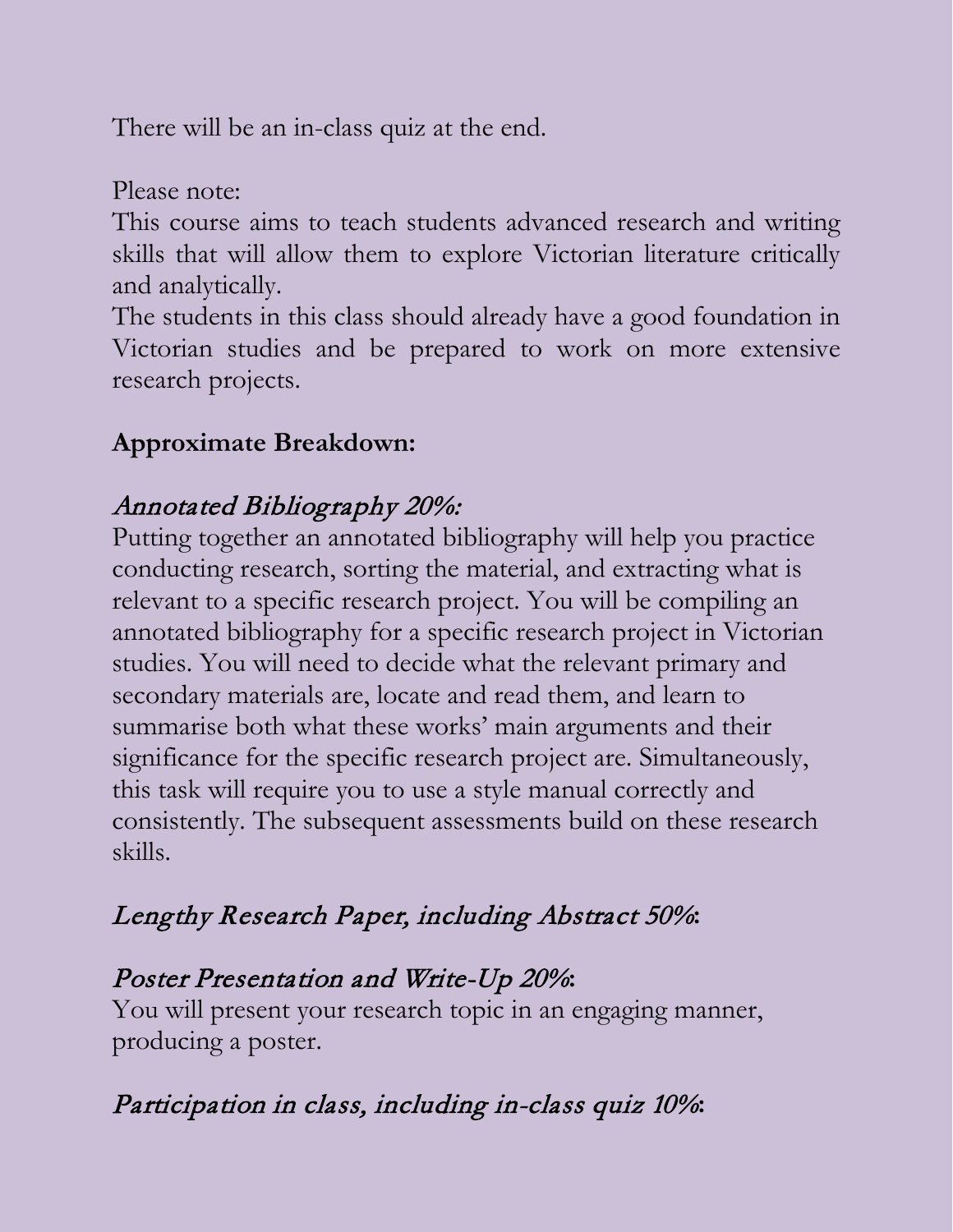| Week No.               | <b>Topics</b>                                                                                                                            | <b>Readings</b>     |
|------------------------|------------------------------------------------------------------------------------------------------------------------------------------|---------------------|
| 14 August              | <b>Introduction: The Nineteenth-</b><br><b>Century Novel</b>                                                                             |                     |
| 21 August              | <b>"The Natural Sequel to an</b><br><b>Unnatural Beginning":</b>                                                                         | Persuasion          |
|                        | <b>Shifts in Nineteenth-Century</b><br><b>Fiction</b>                                                                                    |                     |
| 28 August              | <b>The Realism Wars</b>                                                                                                                  | The Warden          |
| 4                      | Bildungsroman & Panoramic<br>September   Novel – Experiments with<br><b>Narrative Situation I</b>                                        | <b>Bleak House</b>  |
|                        | *How to write an Abstract                                                                                                                |                     |
| 11<br><b>September</b> | Union Day – No Class                                                                                                                     | Assignment<br>(tbc) |
| 18<br><b>September</b> | "The Romantic Side of Familiar<br>Things"                                                                                                | <b>Bleak House</b>  |
| 25<br>September        | <b>Sensation Fiction I</b><br><b>Abstract Workshop</b><br>* Bring Abstract Drafts<br>*How to compose an Annotated<br><b>Bibliography</b> | Hide and<br>Seek    |
| 2 October              | Recess                                                                                                                                   |                     |
| 9 October              | <b>Sensation Fiction II</b>                                                                                                              | East Lynne          |